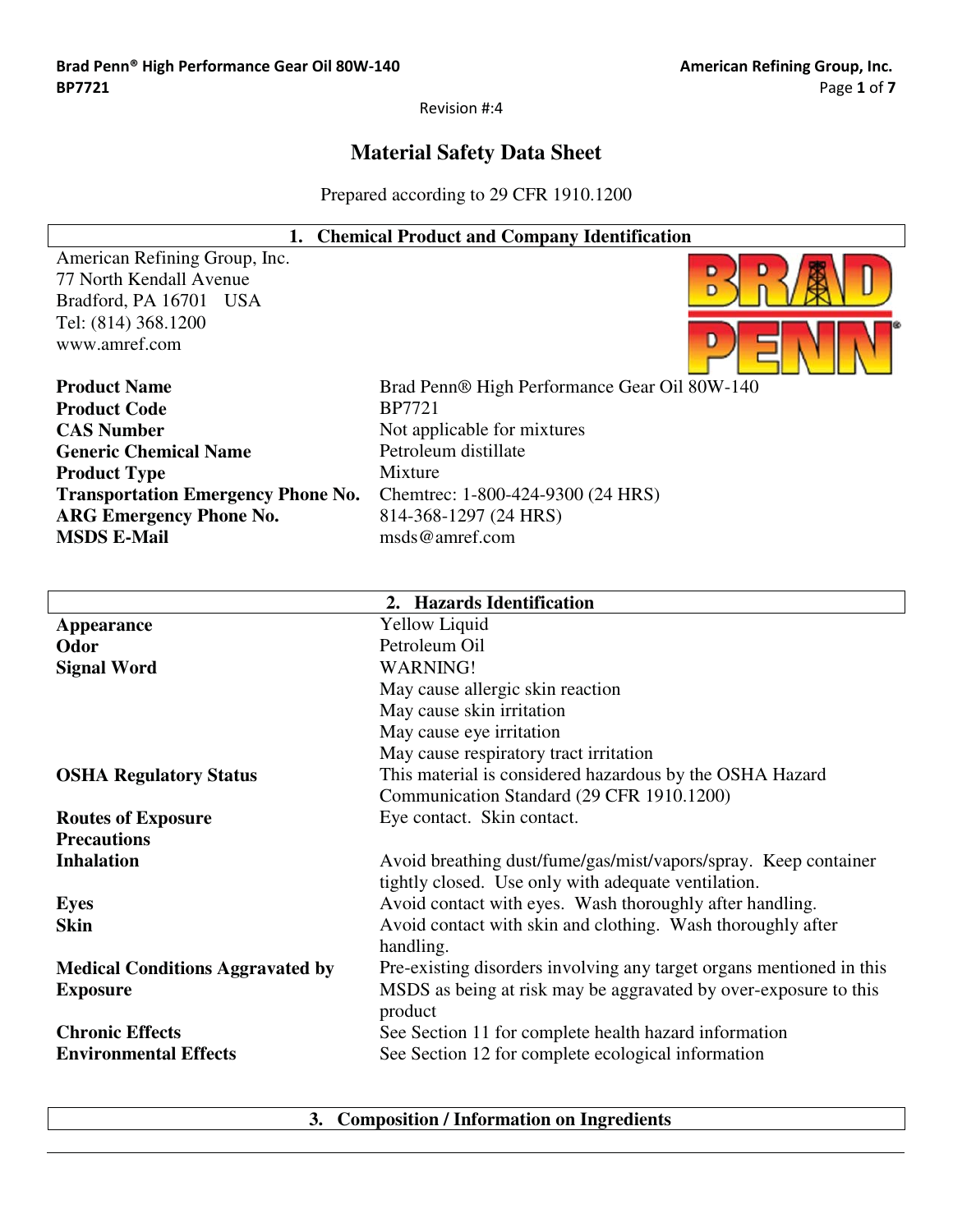| 3. Composition / Information on Ingredients |                 |             |
|---------------------------------------------|-----------------|-------------|
| CAS No.                                     | Component       | Percent     |
| Confidential                                | Olefin Sulfide  | $\leq\!\!4$ |
| Confidential                                | Phosphoric acid |             |

**Component Regulatory Information** 

This product may be regulated, have exposure limits or other information identified as the following: Mineral Oil (See Section 8)

| 4. First Aid Measures     |                                                                                                                                                                                                                                                                                                                               |  |
|---------------------------|-------------------------------------------------------------------------------------------------------------------------------------------------------------------------------------------------------------------------------------------------------------------------------------------------------------------------------|--|
| <b>Eyes</b>               | Check for and remove any contact lenses. Immediately flush eyes<br>with plenty of water for at least 15 minutes, occasionally lifting the                                                                                                                                                                                     |  |
| <b>Skin</b>               | upper and lower eyelids. Get medical attention immediately.<br>In case of contact, immediately flush skin with plenty of water for at<br>least 15 minutes while removing contaminated clothing and shoes.                                                                                                                     |  |
| <b>Inhalation</b>         | Wash clothing before reuse. Clean shoes thoroughly before reuse.<br>Get medical attention immediately.<br>Move exposed person to fresh air. If not breathing, if breathing is<br>irregular or if respiratory arrest occurs, provide artificial respiration<br>or oxygen by trained personnel. Loosen tight clothing such as a |  |
| <b>Ingestion</b>          | collar, tie, belt or waistband. Get medical attention immediately.<br>DO NOT INDUCE VOMITING. If conscious, rinse out mouth with<br>water. Get medical attention immediately.                                                                                                                                                 |  |
| <b>Note to Physicians</b> | No specific treatment. Treat symptomatically. Contact poison<br>treatment specialist immediately if large quantities have been<br>ingested or inhaled.                                                                                                                                                                        |  |

**Flammable Properties** 

Not available

**Extinguishing Media** 

Use dry chemical,  $CO<sub>2</sub>$ , water spray (FOG) or foam

#### **Specific Hazards Arising from Chemical**

Elevated temperatures can lead to the formation of irritating fumes and vapors. Decomposition products may include the following materials: Carbon dioxide and Carbon monoxide.

5. Fire Fighting Measures

#### **Protective Equipment and Precautions for Firefighters**

Fire-fighters should wear appropriate protective equipment and self-contained breathing apparatus (SCBA) with a full face-piece operated in positive pressure mode.

# **Personal Precautions**

#### 6. Accidental Release Measures

No action shall be taken involving any personal risk or without suitable training. Evacuate surrounding areas.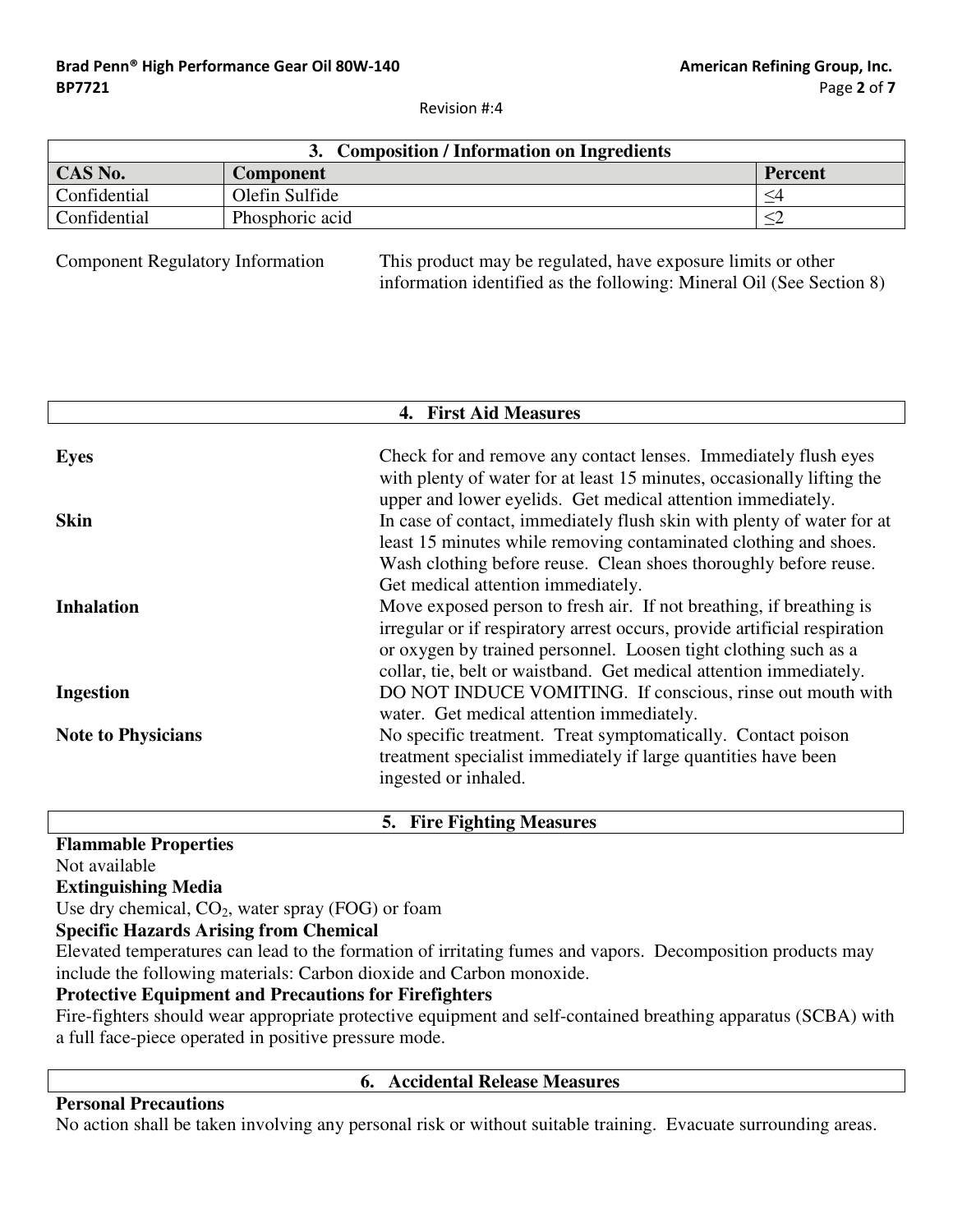# **6. Accidental Release Measures**

Keep unnecessary and unprotected personnel from entering. Do not touch or walk through spilled material. Shut off all ignition sources. No flares, smoking or flames in hazard area. Avoid breathing vapor or mist. Provide adequate ventilation. Wear appropriate respirator when ventilation is inadequate. Put on appropriate personal protective equipment.

## **Environmental Precautions**

Avoid dispersal of spilled material and runoff and contact with soil, waterways, drains and sewers. Inform the relevant authorities if the product has caused environmental pollution.

#### **Methods for Containment**

Stop leak if without risk.

#### **Methods for Cleanup**

Move containers from spill area. Approach release from upwind. Absorb with an inert dry material and place in an appropriate waste disposal container. Dispose of via a licensed waste disposal contractor.

## 7. Handling and Storage

#### **Handling Procedures**

Eating, drinking, and smoking should be prohibited in areas where this material is handled, stored and processed. Workers should wash hands and face before eating, drinking and smoking. Remove contaminated clothing and protective equipment before entering eating areas. Do not get in eyes or on skin or clothing. Do not ingest. Avoid breathing vapor or mist. Use only with adequate ventilation. Use non-sparking tools.

# **Shipping and Storing Procedures**

Store in accordance with local regulations. Store in a segregated and approved area. Keep in the original container protected from direct sunlight in a dry, cool and well-ventilated area, away from incompatible materials. Do not store in unlabeled containers. Store and use away from heat, sparks, open flame or any other ignition source. Take precautionary measures against electrostatic discharges. To avoid fire or explosion, dissipate static electricity during transfer by grounding and bonding containers and equipment before transferring material. Empty containers that retain product residue may be hazardous. Do not reuse container.

|                                                                |      |                                                                                                                                                                            |            | 8. Exposure Controls / Personal Protection                                                                                                                                                                                                                                           |       |           |       |                         |
|----------------------------------------------------------------|------|----------------------------------------------------------------------------------------------------------------------------------------------------------------------------|------------|--------------------------------------------------------------------------------------------------------------------------------------------------------------------------------------------------------------------------------------------------------------------------------------|-------|-----------|-------|-------------------------|
| <b>Component Exposure Limits</b>                               |      |                                                                                                                                                                            |            |                                                                                                                                                                                                                                                                                      |       |           |       |                         |
| Oil Mist (mineral)                                             |      |                                                                                                                                                                            |            |                                                                                                                                                                                                                                                                                      |       |           |       |                         |
| <b>ACGIH TLV:</b>                                              | TWA: | $N/A$ ppm                                                                                                                                                                  | TWA:       | $5 \text{ mg/m}^3$                                                                                                                                                                                                                                                                   | STEL: | $N/A$ ppm | STEL: | $10 \text{ mg/m}^3$     |
| <b>OSHA PEL:</b>                                               | TWA: | $N/A$ ppm                                                                                                                                                                  | TWA        | $5 \text{ mg/m}^3$                                                                                                                                                                                                                                                                   | STEL: | $N/A$ ppm | STEL: | $N/A$ mg/m <sup>3</sup> |
| <b>NIOSH REL: TWA:</b>                                         |      | $N/A$ ppm                                                                                                                                                                  | <b>TWA</b> | $5 \text{ mg/m}^3$                                                                                                                                                                                                                                                                   | STEL: | $N/A$ ppm | STEL: | $10 \text{ mg/m}^3$     |
| N/A signifies not available                                    |      |                                                                                                                                                                            |            |                                                                                                                                                                                                                                                                                      |       |           |       |                         |
| <b>Engineering Controls</b>                                    |      |                                                                                                                                                                            |            | Material should be handled in enclosed vessels and equipment. Use<br>only in adequate ventilation. Use process enclosures, local exhaust<br>ventilation or other engineering controls to keep worker exposure to<br>airborne contaminants below any recommended or statutory limits. |       |           |       |                         |
| Chemical goggles or face shield.<br><b>Eye/Face Protection</b> |      |                                                                                                                                                                            |            |                                                                                                                                                                                                                                                                                      |       |           |       |                         |
| <b>Skin Protection</b>                                         |      | Chemical resistant, impervious gloves complying with an approved<br>standard should be worn at all times. Coveralls, apron, and boots as<br>necessary to minimize contact. |            |                                                                                                                                                                                                                                                                                      |       |           |       |                         |
| <b>Respiratory Protection</b>                                  |      |                                                                                                                                                                            |            | Use a properly fitted, air-purifying or air-fed respirator complying with<br>an approved standard if a risk assessment indicated this is necessary.                                                                                                                                  |       |           |       |                         |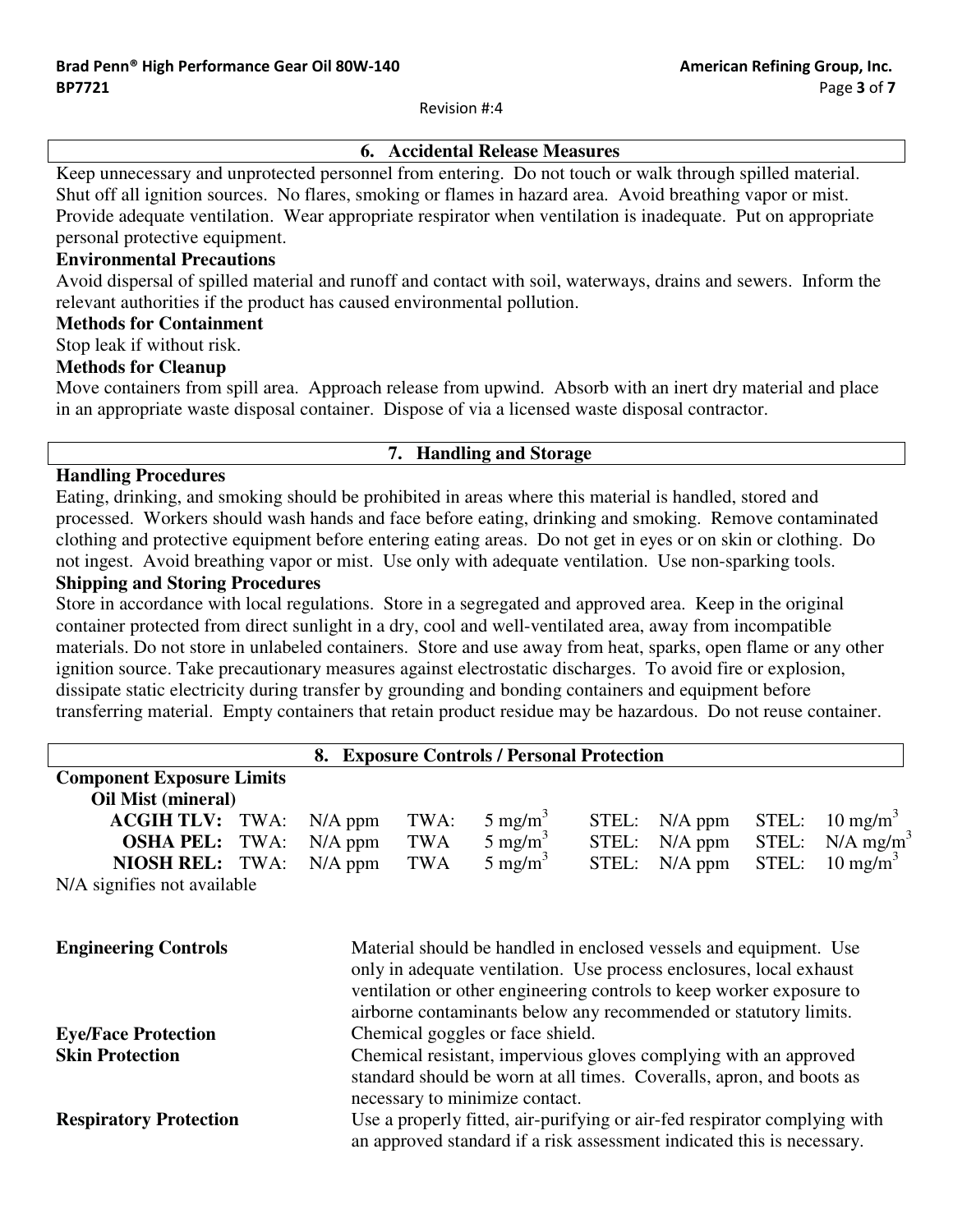|                        | 8. Exposure Controls / Personal Protection                                                                                                                                                                                                                                                                                                   |
|------------------------|----------------------------------------------------------------------------------------------------------------------------------------------------------------------------------------------------------------------------------------------------------------------------------------------------------------------------------------------|
| <b>General Hygiene</b> | Respirator selection must be based on known or anticipated exposure<br>levels.<br>Wash hands, forearms and face thoroughly after handling chemical<br>products, before eating, smoking and using the lavatory and at the end of<br>the working period. Appropriate techniques should be used to remove<br>potentially contaminated clothing. |

# 9. Physical and Chemical Properties

| Color                          | Yellow        | <b>Vapor Pressure</b> (mm Hg $\vert 0 \rangle$ |               |
|--------------------------------|---------------|------------------------------------------------|---------------|
|                                |               | at $20^{\circ}$ C)                             |               |
| Odor                           | Petroleum Oil | <b>Water Soluble</b>                           | No            |
| <b>Physical State</b>   Liquid |               | <b>Specific Gravity (g/cc)</b>                 | .88           |
| <b>Flash Point (T)</b>         | 400           | <b>Density</b> (lbs/gal) $\vert$               | 7.4           |
| <b>Boiling Point (F)</b>       | >625          | pH                                             | Not available |

# 10. Chemical Stability & Reactivity Information

| <b>Stability</b>               | Stable under normal conditions                                       |
|--------------------------------|----------------------------------------------------------------------|
| <b>Polymerization</b>          | No polymerization                                                    |
| Incompatibility                | Strong acids and oxidizing materials                                 |
| <b>Conditions to Avoid</b>     | High temperatures                                                    |
| <b>Hazardous Decomposition</b> | Smoke, carbon monoxide, carbon dioxide, aldehydes and other products |
| <b>Products</b>                | of incomplete combustion.                                            |

# 11. Toxicological Information

| <b>Acute Exposure</b>         |                                                                                                                                                                                                 |
|-------------------------------|-------------------------------------------------------------------------------------------------------------------------------------------------------------------------------------------------|
| <b>Respiratory Irritation</b> | May cause respiratory tract irritation. If material is misted or if vapors are<br>generated from heating, exposure may cause irritation of mucous membranes<br>and the upper respiratory tract. |
| <b>Eye Irritation</b>         | May cause eye irritation. Vapors formed from heating may cause eye irritation.                                                                                                                  |
| <b>Skin Irritation</b>        | May cause skin irritation. Prolonged or repeated direct exposure to the skin<br>may result in symptoms of irritation and redness, dermatitis or oil acne.                                       |
| <b>Sensitization</b>          | May cause skin sensitization.                                                                                                                                                                   |

| <b>Component Analysis – LD50 / LC50</b>                  |                  |
|----------------------------------------------------------|------------------|
| <b>Acute Toxicity Estimate (ATE) Values for Product:</b> |                  |
| <b>Inhalation LC50 Rat</b>                               | 22.56* mg/L 1 HR |
| <b>Oral LD50 Rat</b>                                     | $>7500$ mg/kg    |
| <b>Dermal LD50 Rabbit</b>                                | $>3000$ mg/kg    |
| $*33.9\%$ of mixture's LC50 value is unknown.            |                  |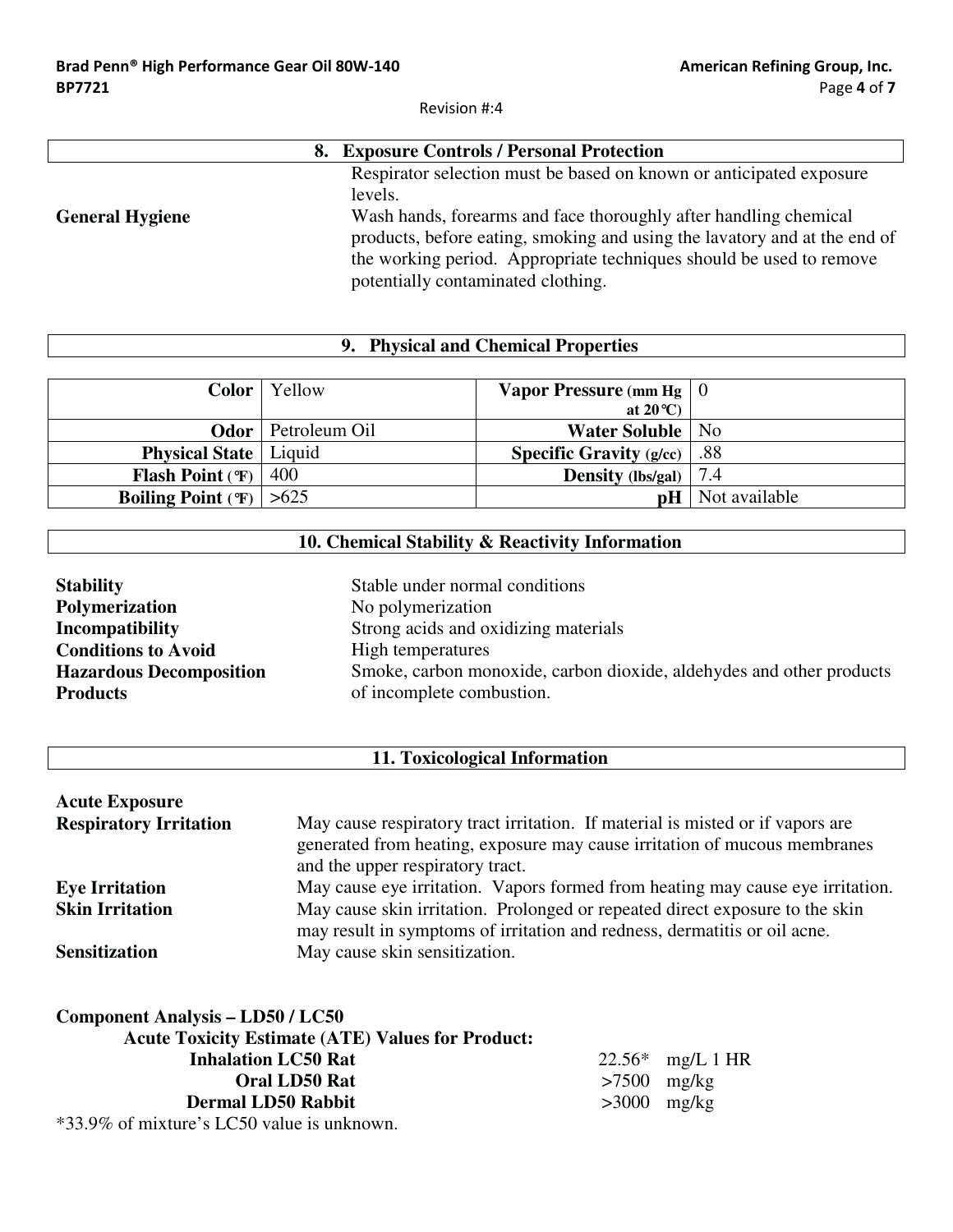| <b>Chronic Exposure</b>      |                                                                                                                                                                                                                                                                            |
|------------------------------|----------------------------------------------------------------------------------------------------------------------------------------------------------------------------------------------------------------------------------------------------------------------------|
| <b>Target Organ Effects</b>  | No data available to indicate product or components present at greater than $1\%$<br>are chronic health hazards.                                                                                                                                                           |
| Carcinogenicity              | This product contains mineral oils which are considered to be severely refined<br>and not considered to be carcinogenic under IARC. All of the oils in this<br>product have been demonstrated to contain less than 3% extractables by the IP<br>346 or Modified Ames test. |
| <b>Mutagenicity</b>          | No data available to indicate product or any components present at greater than<br>.1% are mutagenic or genotoxic.                                                                                                                                                         |
| <b>Reproductive Toxicity</b> | No data available to indicate product or any components present at greater than<br>$.1\%$ are a reproductive toxin.                                                                                                                                                        |
| <b>Teratogenicity</b>        | No data available to indicate product or any components contained at greater<br>than .1% may cause birth defects.                                                                                                                                                          |

# 12. Ecological Information

# **Component Analysis-Ecotoxicity - Aquatic Life**

| <b>Duration/Test/Species</b> | <b>Concentration/Conditions</b> |            |
|------------------------------|---------------------------------|------------|
| 96 Hr LC50                   |                                 | $N/A$ mg/L |
| Pimephales promelas          |                                 |            |

| <b>Degradability</b>   | Not determined |
|------------------------|----------------|
| <b>Bioaccumulation</b> | Not determined |
| <b>Soil Mobility</b>   | Not determined |

## 13. Disposal Considerations

#### **Disposal Instructions**

The generation of waste should be avoided or minimized wherever possible. Treatment, storage, transportation and disposal must be in accordance with applicable Federal, State/Provincial, and Local regulations.

| <b>14. Transportation Information</b> |                  |                                                 |     |                     |                                   |
|---------------------------------------|------------------|-------------------------------------------------|-----|---------------------|-----------------------------------|
| <b>Emergency Response Guide No.</b>   |                  |                                                 | 128 | Guide Book          | North American Emergency Response |
| <b>U.S. DOT</b><br><b>Bulk</b>        | <b>UN Number</b> | Shipping Name (technical name)<br>Not Regulated |     | <b>Hazard Class</b> | Packing Group                     |
| <b>U.S. DOT</b><br><b>Non-Bulk</b>    |                  | Not Regulated                                   |     |                     |                                   |
| 15. Regulatory Information            |                  |                                                 |     |                     |                                   |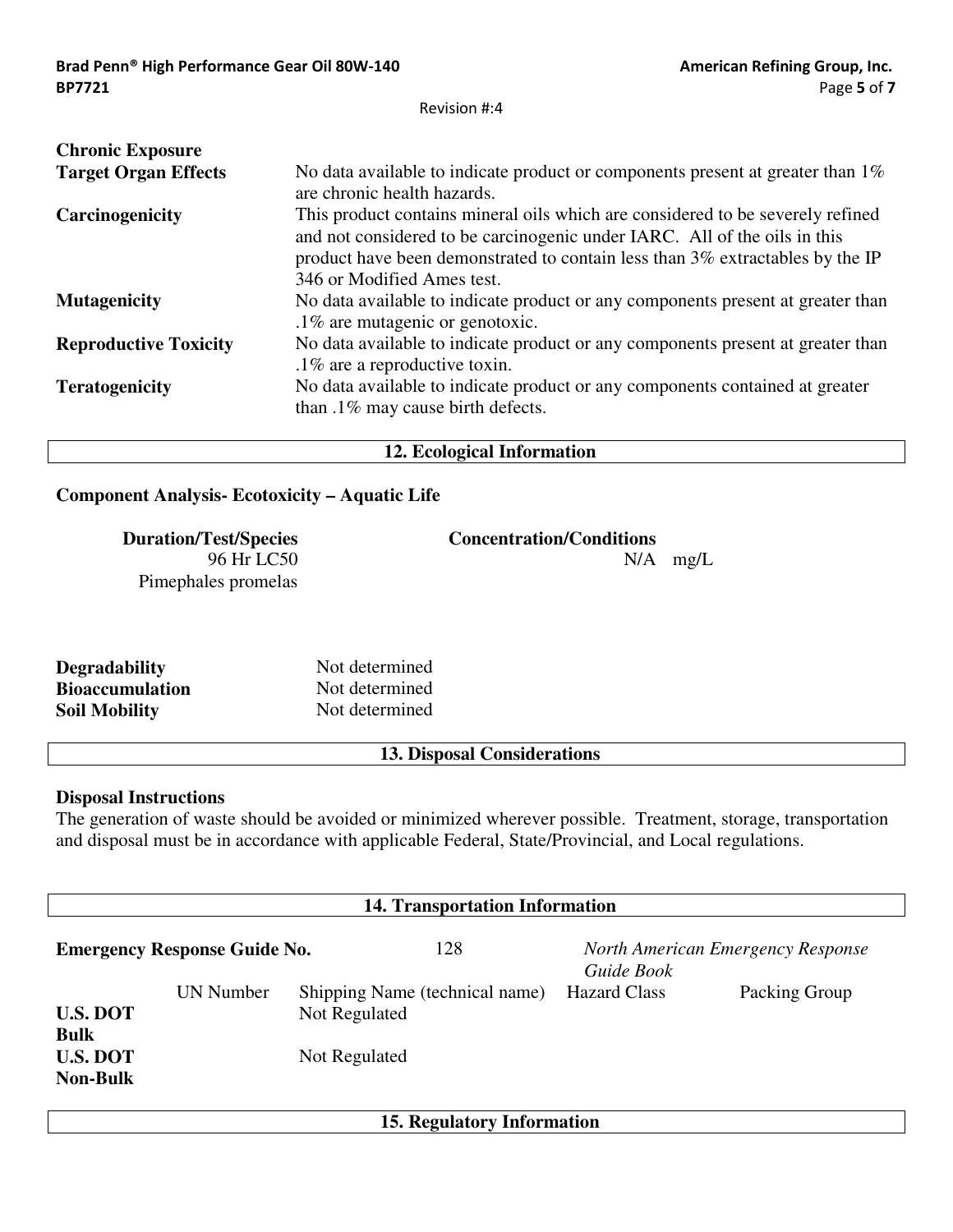| <b>15. Regulatory Information</b>                                                      |                                                                                 |  |
|----------------------------------------------------------------------------------------|---------------------------------------------------------------------------------|--|
| <b>SARA Extremely Hazardous</b>                                                        | This product does not contain greater than $1\%$ of any "extremely"             |  |
| Substances (Sections 302 & 304)                                                        | hazardous substances" listed pursuant to Title III of the Superfund             |  |
|                                                                                        | Amendments and Reauthorization Act of 1986 (SARA) Section 302 or                |  |
|                                                                                        | Section 304 as identified in 40 CFR Part 355, Appendix A and B.                 |  |
| <b>SARA Section 313</b>                                                                | This product does not contain greater than $1.0\%$ of the substances            |  |
|                                                                                        | subject to the reporting requirements of Section 313 of Title III of the        |  |
|                                                                                        | Superfund Amendments and Reauthorization Act of 1986 and 40 CFR                 |  |
|                                                                                        | Part 372.                                                                       |  |
| <b>SARA Section 311 &amp; 312 Classifications</b><br><b>Acute Hazard</b><br><b>Yes</b> |                                                                                 |  |
|                                                                                        | <b>Chronic Hazard</b><br>N <sub>0</sub>                                         |  |
|                                                                                        | <b>Fire Hazard</b><br>No.                                                       |  |
|                                                                                        | <b>Reactivity Hazard</b><br>N <sub>0</sub>                                      |  |
| <b>CERCLA</b>                                                                          | This product does not contain any "hazardous substances" listed under the       |  |
|                                                                                        | Comprehensive Environmental Response, Compensation and Liability Act of         |  |
|                                                                                        | 1980 (CERCLA) in 40 CFR Part 302, Table 302.4.                                  |  |
| <b>California Prop 65</b>                                                              | This product contains chemical(s) known to the state of California to cause     |  |
|                                                                                        | cancer and/or birth defects.                                                    |  |
| <b>Clean Water Act / Oil</b>                                                           | This product contains petroleum distillates and may be subject to regulation by |  |
| <b>Pollution Act</b>                                                                   | Section 311 of the Clean Water Act and the Oil Pollution Act. Releases of the   |  |
|                                                                                        | product into or leading to surface waters must be reported to the National      |  |
|                                                                                        | Response Center at 1-800-424-8802.                                              |  |

# **Global Chemical Inventories**

| Inventory      | Component             |
|----------------|-----------------------|
|                | <b>All components</b> |
| <b>US TSCA</b> | Listed                |
| EU             | Listed                |
| Japan          | Not Listed            |
| Australia      | Listed                |
| New Zealand    | Not Listed            |
| Canada         | Listed                |
| Switzerland    | Not Listed            |
| Korea          | Listed                |
| Philippines    | Listed                |
| China          | Not Listed            |
| Taiwan         | Not Listed            |

| <b>16. Other Information</b> |             |                    |  |  |
|------------------------------|-------------|--------------------|--|--|
| <b>US NFPA Ratings</b>       |             |                    |  |  |
| <b>Health</b>                | <b>Fire</b> | <b>Instability</b> |  |  |
|                              |             |                    |  |  |